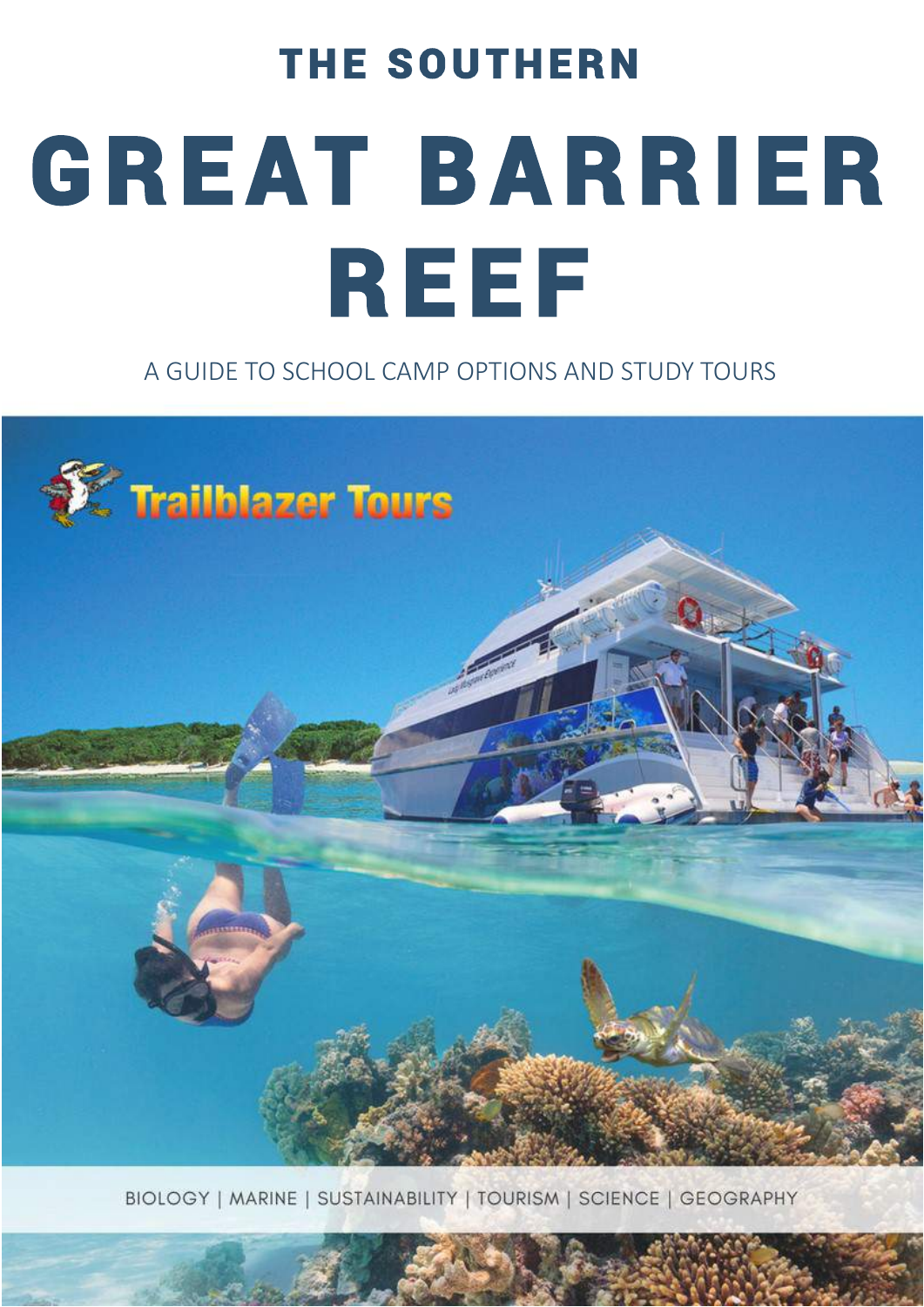

### EXPERIENCE LEARNING ON THE REEF

The Great Barrier Reef is one of the 7 natural wonders of the world, and is an ecologically, economically & bio-diverse region of importance in Australia. It is the ultimate destination for studies on Biology, diversity, tourism and other science related fields. The Southern Great Barrier Reef is the closes point to Brisbane and a visit to the amazing Lady Musgrave Island & Coral Cay provides students the chance to witness the "great 8" animals (whales, turtles, sharks, clownfish, giant clams, coral, rays and maori wrasse) as well as understand the biological significance of the reef.

Read on to learn about key study areas supported on The Southern Great Barrier Reef, activity options and camp details.

#### Why Trailblazer Tours?

needs



High level of experience with catering for education groups with special

A wide range of applicable studies including:

Biology Studies | Marine Studies | Geography Studies | Science | Sustainability Studies | Tourism Studies | Physical Education





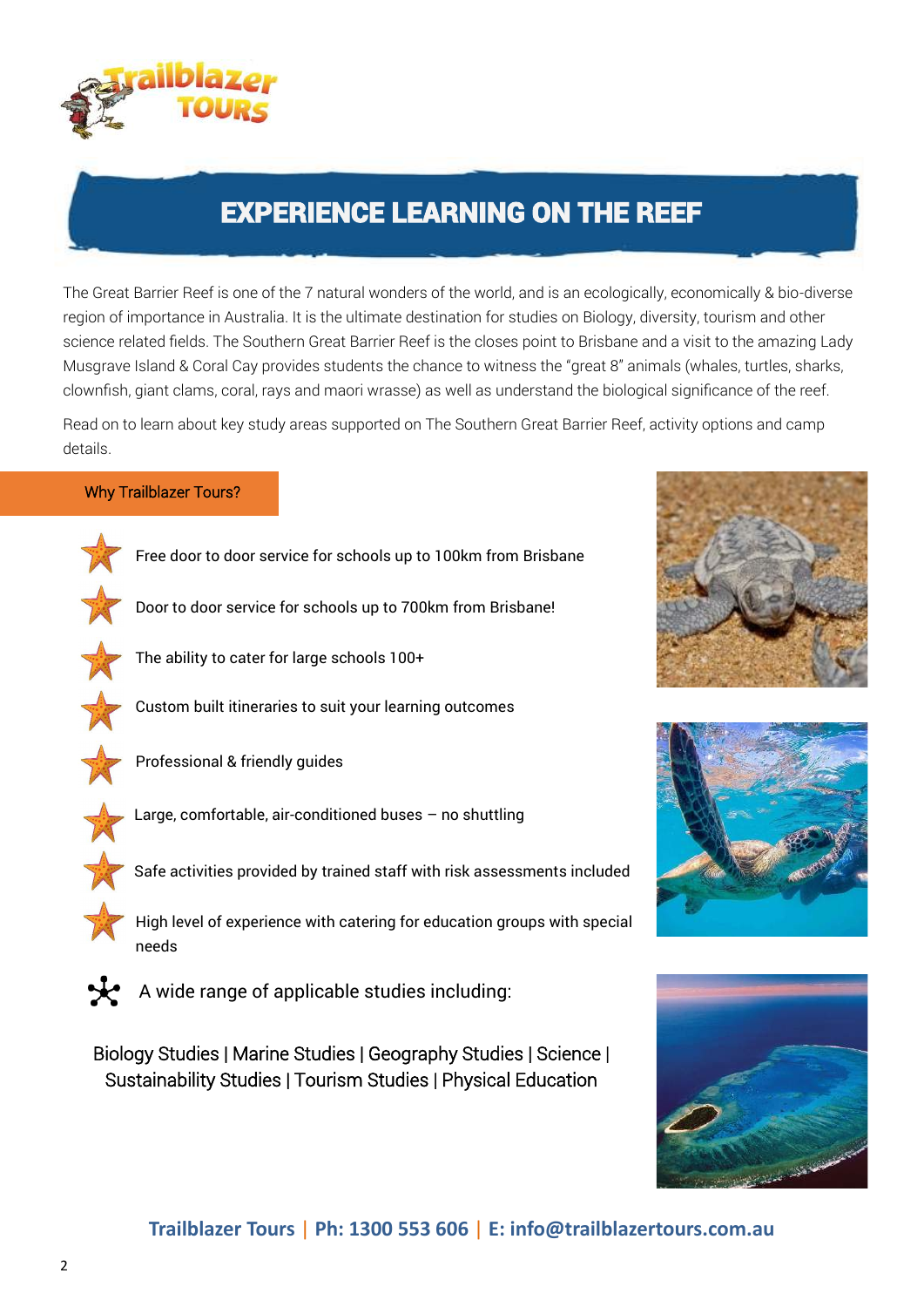

### AREAS OF STUDY

In the following pages we have summarised the main areas of study and options on our Great Barrier Reef tour. The list is by no means exhaustive and if you have an idea or requirement you would like to discuss with us, please feel free to get in contact—we happily custom build itineraries to suit your needs.

### Biology & Marine Studies

The Great Barrier Reef is the world's largest coral reef eco-system, encompassing shallow estuarine areas to deep oceanic waters and presenting a unique biological study area. During the full day Lady Musgrave Island Tour, students will have the chance to experience life on the reef up close, and be educated by a marine biologist during the day. They will have the chance to see the "great 8" animals on the reef including whales (during season), turtles, sharks, clownfish, giant clams, coral, rays and maori wrasse plus a multitude of corals and other marine life.

#### Activities that support a biology or marine based camp include:

- Guided snorkelling
- Glass bottom boat tour
- Coral Cay guided walk
- Marine Biologist commentary
- Visit to Mon Repos Turtle Research Centre
- Australian Boutique Zoo visit
- Optional scuba diving
- Optional eco-kayak tour
- Custom built tours  $-$  talk to us about your needs

Read on for more information about these activity options

### USEFUL RESOURCES

[Queensland Museum Biodiversity Resource for Teachers](http://www.qm.qld.gov.au/microsites/biodiscovery/07for-teachers/index.html) [Great](http://splash.abc.net.au/home#!/search/Great%20Barrier%20Reef//) Barrier Reef: Health of the reef at the crossroads (ABC News) [The Australian Government Great Barrier Reef Marine Authority Resources](http://www.msn.com/en-au/?ocid=iehp&pc=EUPP_)



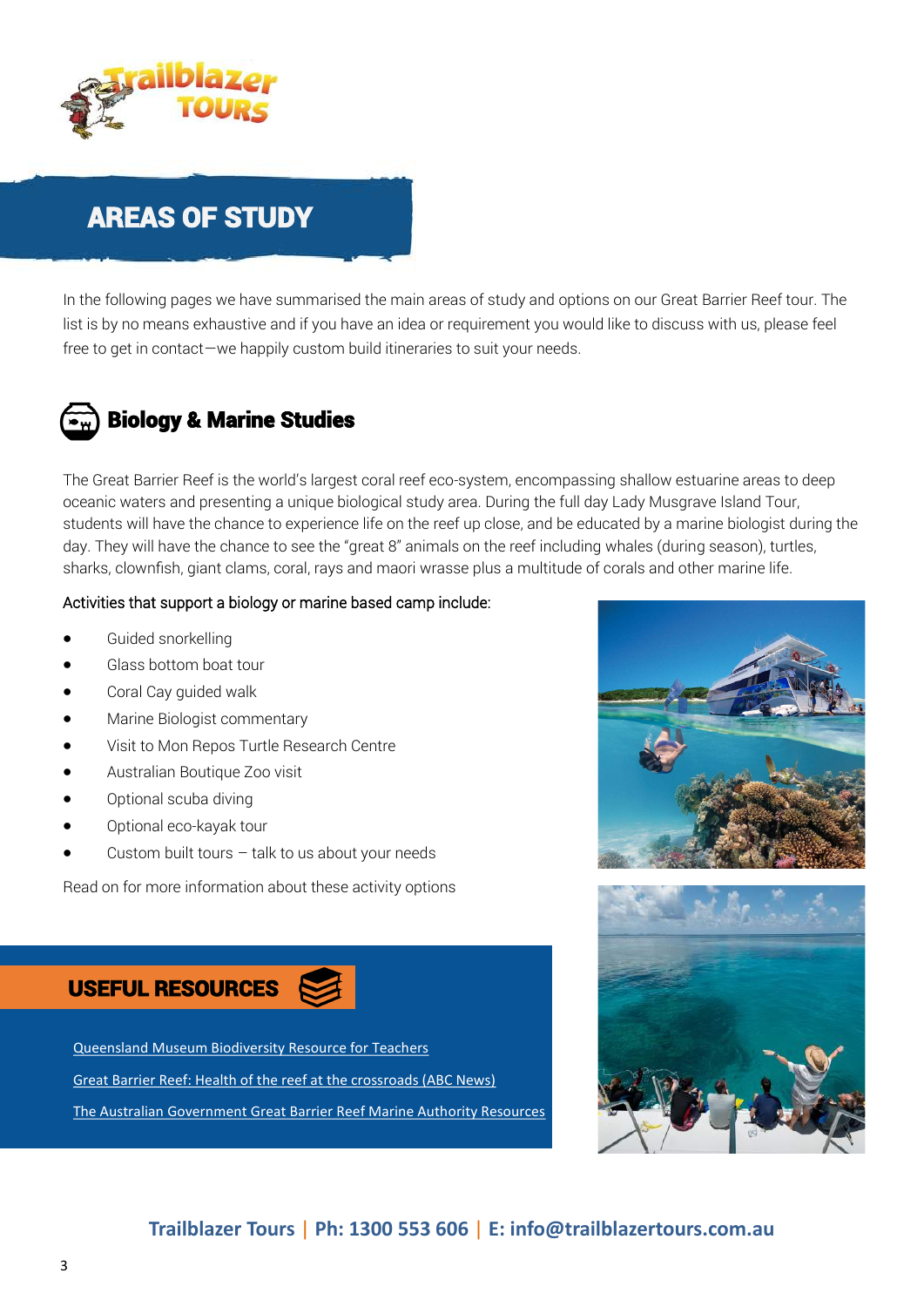



Much has been publicised in recent years on the threats & challenges to this unique and iconic destination. Climate change, sedimentation, overfishing & un-sustainable tourism are all threats to the health and biodiversity of this living organism and students will be able to follow up inclassroom studies with immersion in the reef environment.

#### Activities that support geography, sustainability & tourism studies are:

- Guided snorkelling
- Glass bottom boat tour
- Coral Cay guided walk
- Marine Biologist commentary
- Visit to Mon Repos Turtle Research Centre
- Australian Boutique Zoo visit
- Optional scuba diving
- Optional eco-kayak tour
- Optional surf school/SUP school
- Optional trip to 1770 for Goolimbil Walk About Tour or the LARC! tour
- Custom built tours  $-$  talk to us about your needs

Read on for more information about these activity options

### Physical Education

Where better to study physical education than a living breathing reef!

#### Activities that support physical education include:

- Guided snorkelling
- Optional scuba diving
- Optional Surfing & SUP lessons
- Optional Guided eco kayak tour

Tours can be tailored to visit any sites of significance to your studies.

#### Read on for more information about activity options

### USEFUL RESOURCES

[Coral Bleaching as a threat to the](http://splash.abc.net.au/home#!/media/528283/coral-bleaching-threat-to-the-great-barrier-reef-)  [Great Barrier Reef \(ABC Splash\)](http://splash.abc.net.au/home#!/media/528283/coral-bleaching-threat-to-the-great-barrier-reef-)

[Health of the Great Barrier Reef at](http://www.abc.net.au/news/2011-11-07/health-of-barrier-reef-at-crossroads/3637104)  [a crossroads \(ABC Splash\)](http://www.abc.net.au/news/2011-11-07/health-of-barrier-reef-at-crossroads/3637104)

[The Australian Government Great](http://www.msn.com/en-au/?ocid=iehp&pc=EUPP_)  [Barrier Reef Marine Authority Re](http://www.msn.com/en-au/?ocid=iehp&pc=EUPP_)[sources](http://www.msn.com/en-au/?ocid=iehp&pc=EUPP_)

[Restore the reef interactive game](http://splash.abc.net.au/res/i/g.php?url=collection/gbr/index.html)  [\(ABC Splash\)](http://splash.abc.net.au/res/i/g.php?url=collection/gbr/index.html)

[Great Barrier Reef Video \(ABC](http://splash.abc.net.au/home#!/media/2100816/great-barrier-reef-a-world-heritage-area)  [Splash\)](http://splash.abc.net.au/home#!/media/2100816/great-barrier-reef-a-world-heritage-area)



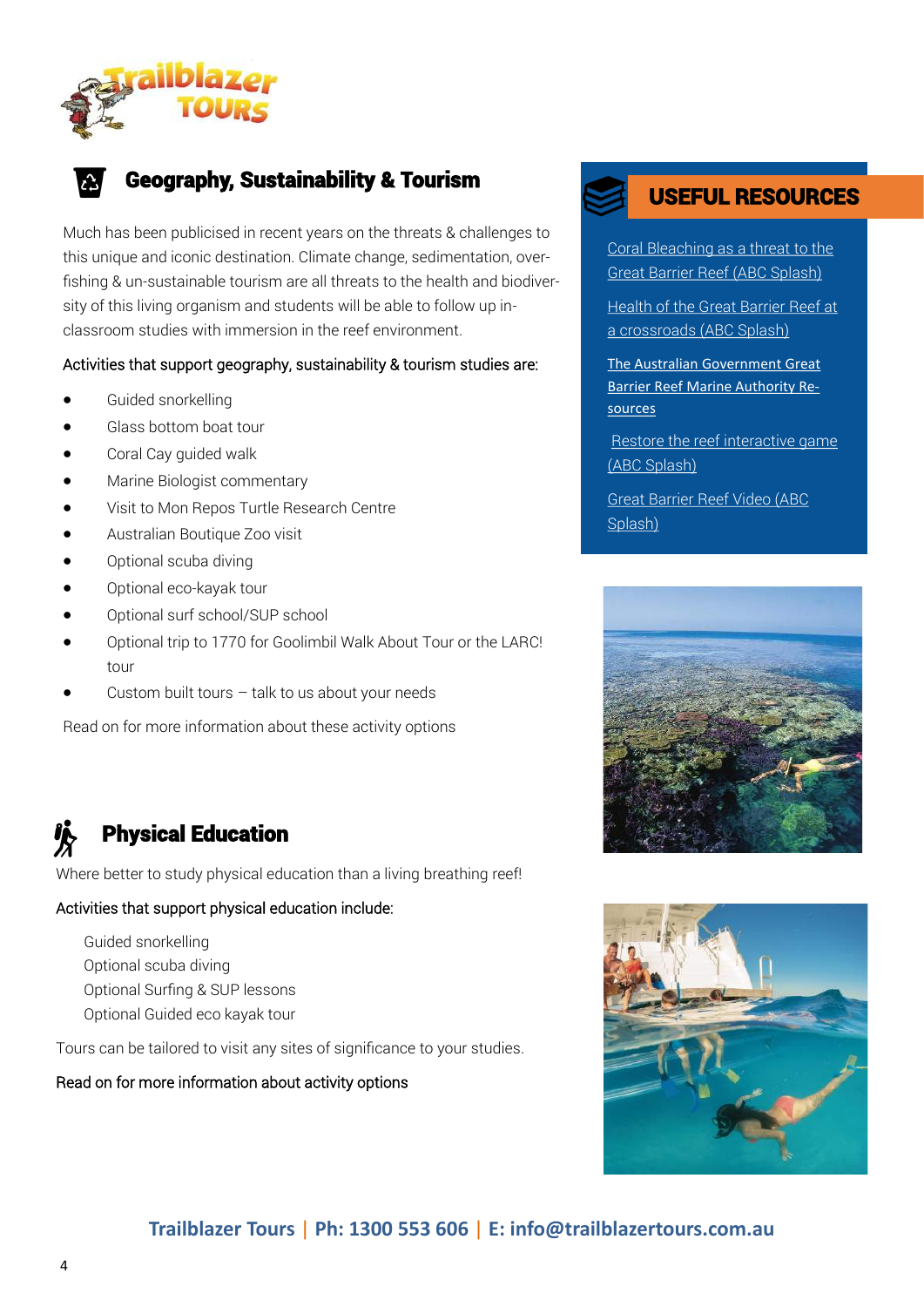

### EXPERIENCE OPTIONS

The Southern Great Barrier Reef presents an amazing array of eco-adventure activities which will have your students buzzing from sun up to sun down. With a multitude of amazing natural experiences mixed with a dose of adrenalinpumping outdoor adventure activities, students are easy to keep entertained and teachers are able to tick off the "curriculum" list. The most popular choices are listed below, but of course, the possibilities are endless depending on your imagination:

### Snorkel School

#### Marine studies | Biology studies | Science studies | Tourism studies | Sustainability studies | Geography studies | Physical education

Enjoy a relaxed learn to snorkel session at the Bargara Basin whilst feeding hundreds of fish by hand in waist deep water. This is a great intro session to get students prepared for their snorkelling adventure on the reef.

#### YOUR DAY ON THE REEF

#### Marine studies | Biology studies | Science studies | Tourism studies | Sustainability studies | Geography studies | Physical education

Get ready to experience your ultimate day out on the Southern Great Barrier Reef! Board one of Queensland's most luxurious vessels. Sit back and relax while our friendly and experienced marine biologist educates you on the Great Barrier Reef and Lady Musgrave Island throughout the day.

### $\overline{\mathbf{H}}$  Glass Bottom Boat

The glass bottom boat tour allows students to have the full reef experience and view the underwater world without getting wet. You will witness different types of corals including hard and soft as well as thousands of tropical fish, some turtles and an abundance of other local marine life. Learn from the expert skipper as he takes you on a journey of discovery through the Coral Lagoon.





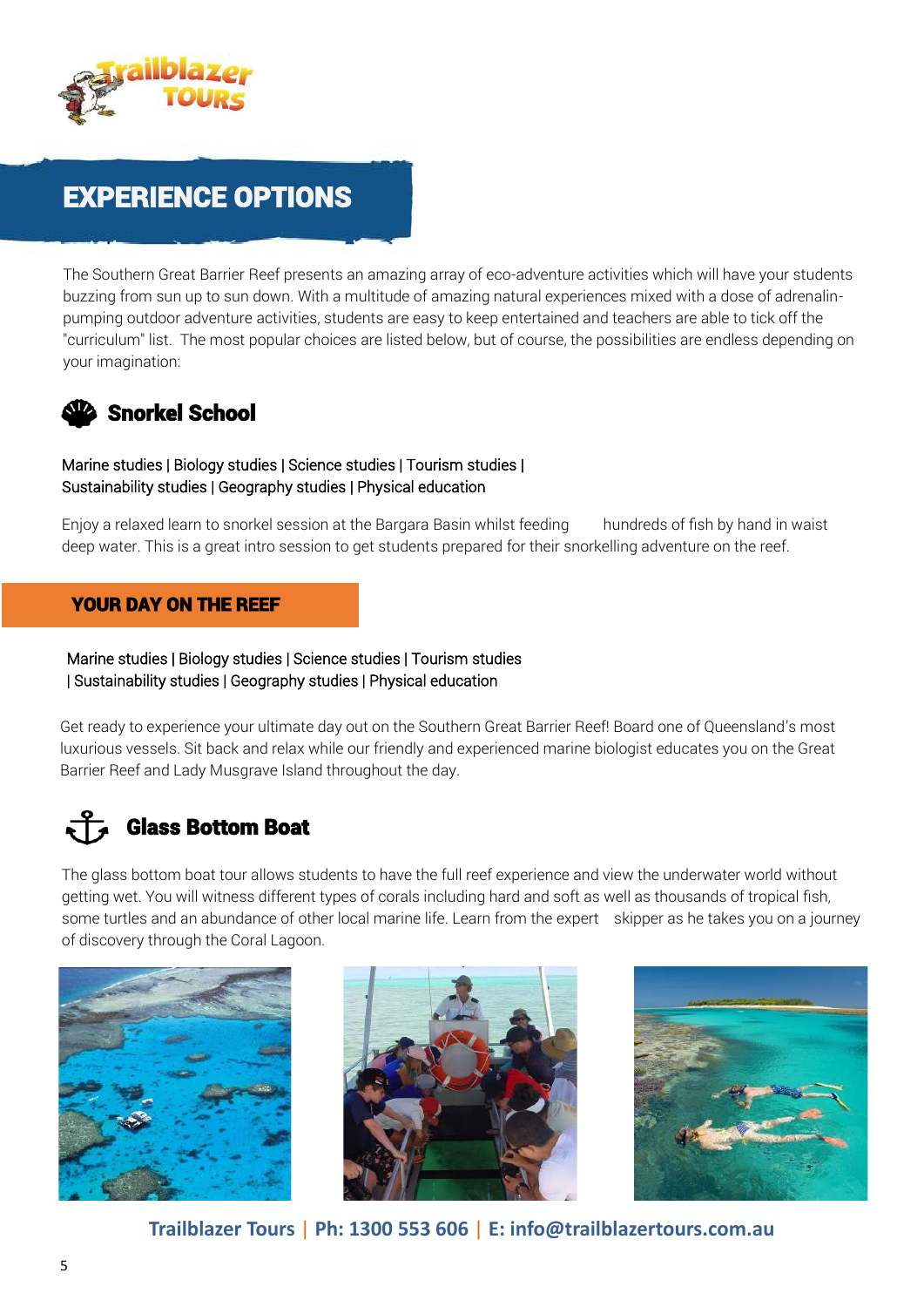

#### YOUR DAY ON THE REEF



Snorkelling on the Great Barrier Reef is something that will stay with your students for a lifetime and is all part of the included experience on the reef. Quality equipment and full safety equipment and supervision is provided including safety vests & pool noodles if required.

Students will snorkel in the Lady Musgrave Island lagoon which is teaming with exotic fish and marine life. They will get up close and personal with a variety of marine life and corals including turtles, starfish, tropical fish – they might even find "Nemo".

### Coral Cay Walk

Explore the uninhabited Lady Musgrave Island with a marine biologist! Learn about the unique and fascinating wildlife, history and natural phenomena of this coral cay.

### Fish Feeding

Fish Feeding is a popular activity for schools. Join in the "fish feeding frenzy" as the water boils with fish at the edge of the pontoon. Fish of all colours and sizes come in from everywhere at fish feeding time, including "George," the giant Potato Cod.

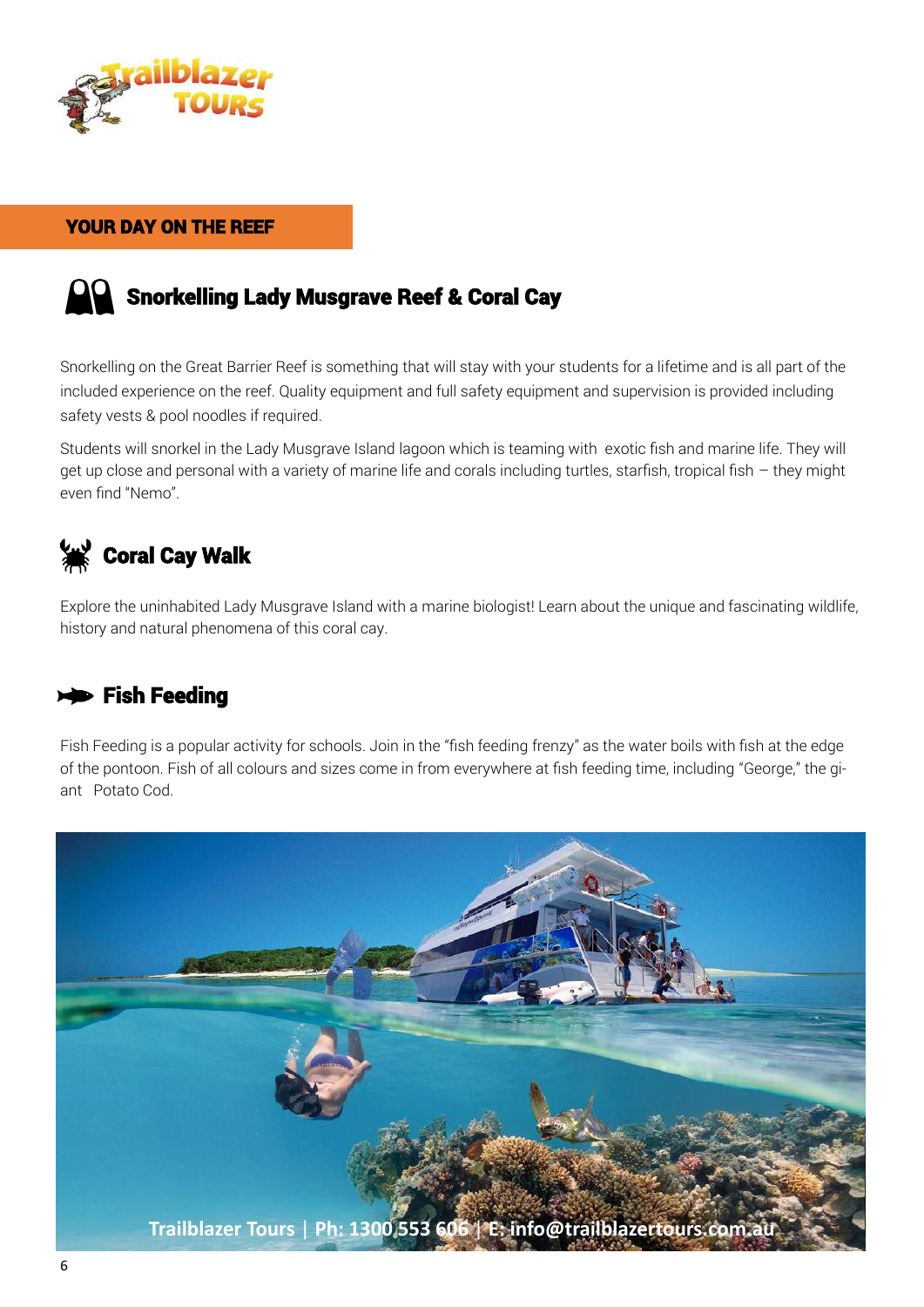



### Mon Repos Turtle Research Centre & Hatchery

#### Marine studies | Biology studies | Science studies | Tourism studies | Sustainability studies | Geography studies

Mon Repos, on the coast of Bundaberg, supports the largest concentration of nesting marine turtles on the eastern Australian mainland and has the most significant loggerhead turtle nesting population in the South Pacific Region.

At this globally significant site, you can learn all about these extraordinary animals and the conservation and research programs that are protecting them. Seasonally dependant activities are available as below:

#### March to November

Students will visit the Mon Repos Turtle Centre and learn about the special journey turtles and people have taken at Mon Repos, the colourful history of the area and about Mon Repos Regional Park.

### November to March

Join a QPWS Ranger at Mon Repos Turtle Centre on a guided tour to watch nesting and hatching of marine turtles\*. This special ranger led experience has been carefully created to help students understand and appreciate the life cycle of the turtle, to manage turtle watching, and to ensure successful breeding for the survival of this endangered species.

It is an amazing sight to see these huge creatures heaving their way up the beach to find a safe spot to dig a nest and lay their eggs. It's even more amazing to see the little hatchlings scurry out of the sand and down the beach to the water to start their new life in the open oceans. This is the experience of a life time for all who participate.

\*Turtles are wild marine animals and occasionally they do not arrive. While this is unusual, we can't guarantee you will see nesting turtles or hatchlings.

\*Only nesting OR hatching will be witnessed depending on the time of the season

### Australian Animal Zoo

#### Marine studies | Biology studies | Science studies | Tourism studies | Sustainability studies | Geography studies

Visit a boutique Australian zoo where students have the opportunity to cuddle a koala, hand feed kangaroos & emus, hold a live snake and even a baby crocodile. Bring learning to life with a live snake handling and croc feeding demonstration.







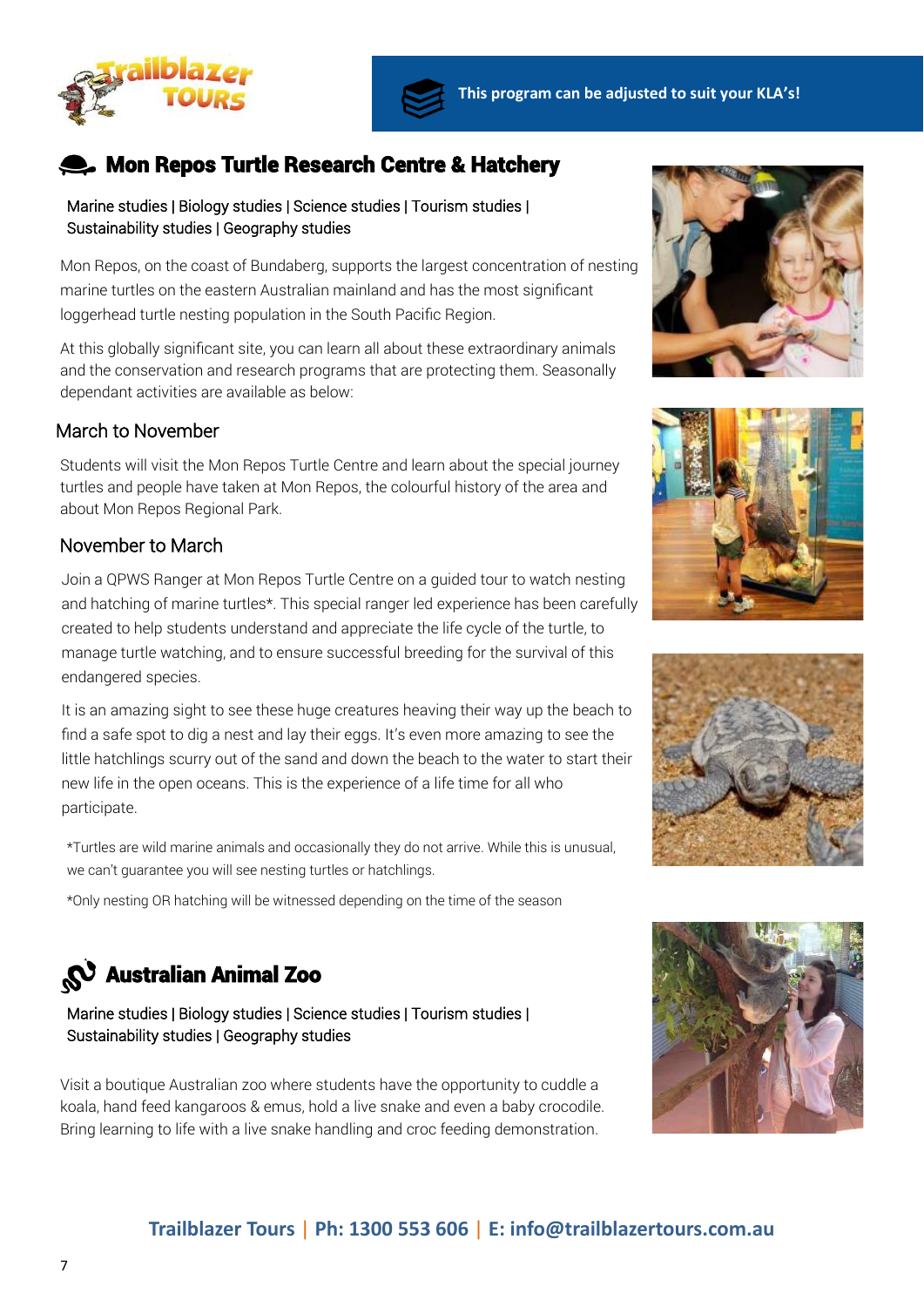

### OPTIONAL ACTIVITIES

To allow you to tailor make your camp experience, we offer a range of optional activities that can be added on to your tour for an additional charge.

### 1770 Excursion & Goolimbil Walk About Tour

Join us for an authentic indigenous hunting, gathering and tasting experience of a lifetime! Travel across Round Hill Creek, to the coastline of Eurimbula National Park in the Southern Great Barrier Reef, where you will take a bush walking tour with our skipper and an indigenous guide.

Enjoy a theatrical experience and learn about the wonderful culture that lived here sustainably for tens of thousands of years.

### Kayaking, Stand Up Paddle Board or Surf Lessons

Join Enviro Reefs Surf School, a locally owned and operated surf school and SUP school that offers inspirational surfing lessons and SUP lessons for every skill level.

### Scuba Diving

Scuba Diving is becoming more popular for schools around Australia as part of their subjects. If your school is participating in a Scuba Diving Program why not scuba dive in the ultimate location – the Southern Great Barrier Reef? Only certified Scuba Divers are permitted to undertake this activity for underage people on this camp. Teachers are permitted to enjoy "Intro Dives" while on the reef, and this does not require certification.

### Bundy Bowl Dodgems & Laser Tag

Let your students run off some energy with laser tag, dodgem cars, mini golf or ten pin bowling

### Maminos Home Made Ice Cream

A lovely (optional) stop along the way to or from Bargara. Stop to buy some home-made ice cream and try farm fresh sugar cane.







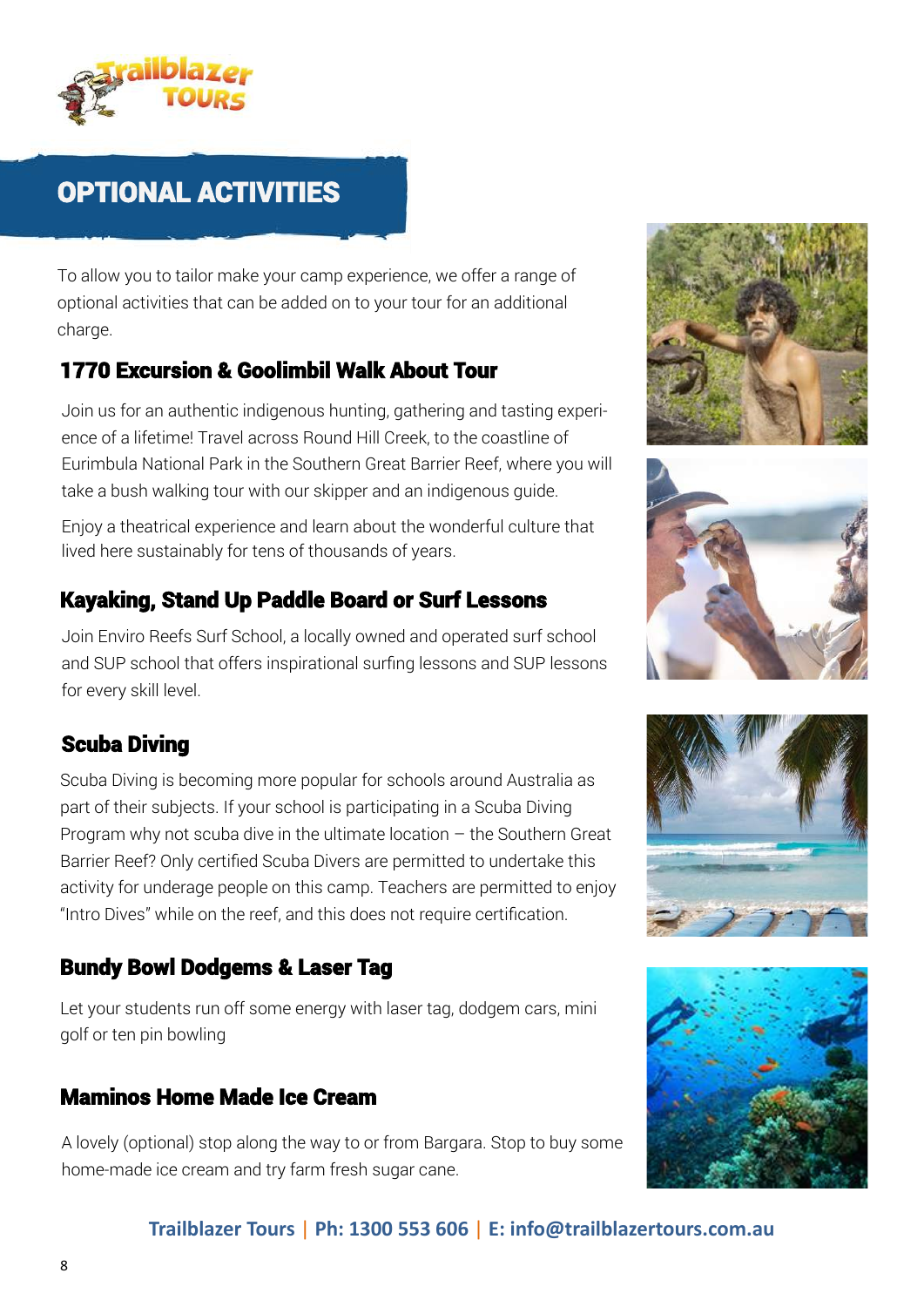

### OPTIONAL ACTIVITIES

### Hinkler Hall of Aviation

Come and be amazed by the awe inspiring, dynamic and unique structure of soaring glass and steel made in the shape of an aircraft wing. Set in the lush Bundaberg Botanic Gardens, the Hinkler Hall of Aviation brings to life the adventures and achievements of Australia's famous pioneer solo aviator Bert Hinkler.

Become part of the story through interactive displays; fly like Bert on distinctive glider simulators, be enthralled by Bert's life achievements and personal story in the movie theatrettes, sit in the replica Avro Baby aircraft and view the original from his record setting 1921 flight. With numerous full size display aircraft exhibits and unique museum artefacts, including the beautifully restored Hinkler House 'Mon Repos', Bert Hinkler's relocated Southampton home, this memorable and extraordinary experience to in Bundaberg, Queensland is a must do aviation adventure.



Activity booklets available for grades 2, 3 & 6







### Fairymead House & Sugar History Museum

Share in the history of the pioneer sugar families and discover the process of producing sugar, from cane to crystal. Be enchanted by Indian bungalow architecture as you explore this grand plantation house and imagine life on a sugar cane plantation back in the late 1800's.

### Bundaberg Ginger Beer Factory

Discover the secrets of Bundaberg Brewed Drinks with a variety of hands-on activities at the home of ginger beer. Take an amazing journey through the True Brew Experience Tour. Use our interactive touch screens to see what happens to the humble ginger root as it's crushed, brewed and fermented to make the world's finest ginger beer. You can also sit back and enjoy the unique 15 minute 3D hologram adventure, 'Doug's Promised Land' in our theatre.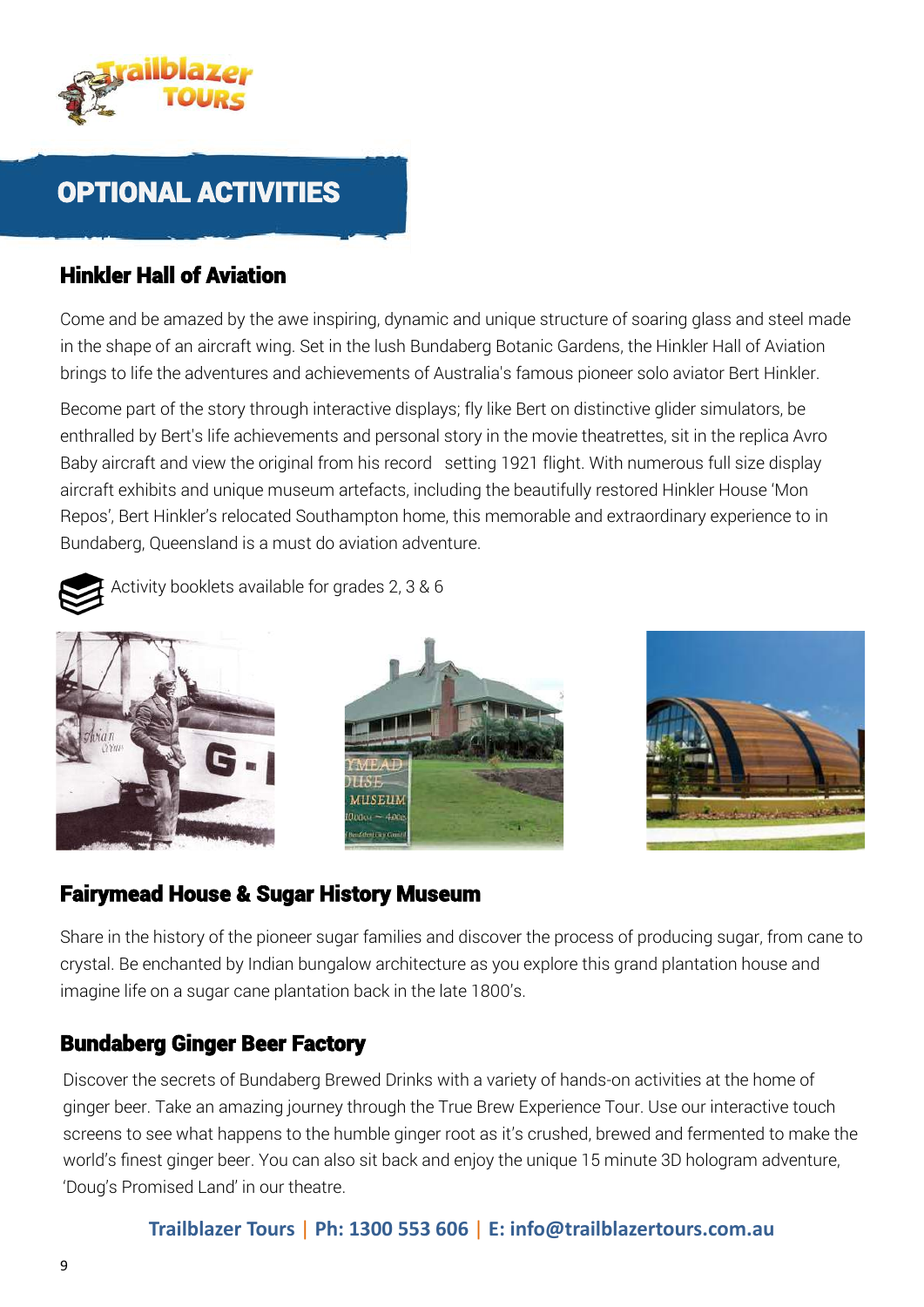### OUR ACCOMMODATION

Kelley's Beach Resort is an Eco Certified resort committed to reducing their impact on the environment-you can read more about their sustainability commitment [here.](http://www.kellysbeachresort.com.au/environmental-tourism/) It is located by a nature reserve and only 1 block from Kelly's beach – the main swimming beach in Bargara and boasts a games room, spa, sauna, tennis court plus 5.5 acres of cartwheel space!

Groups are catered for in 4-5 person villa's and teachers have access to a WIFI hotspot.

#### Activities available around the resort include:

- Tennis
- Pool Table
- **Swimming**
- Air Hockey
- Beach activities and swimming



### OUR TRANSPORT

We pride ourselves on providing the best transport options available for our school camps, and can move groups of up to 180 all at once in our custom-built 4WD coaches. All vehicles are air conditioned and suitable for on-road and off-road travel.

Unlike other companies, we offer a door to door service which means there is no additional work for you in booking bus companies and sorting out extra invoices. The door to door pick up service is FREE of charge for schools within 100km of Brisbane and we can pick up from anywhere within a 700km radius of Brisbane for a small extra charge (much less than chartering a bus company).

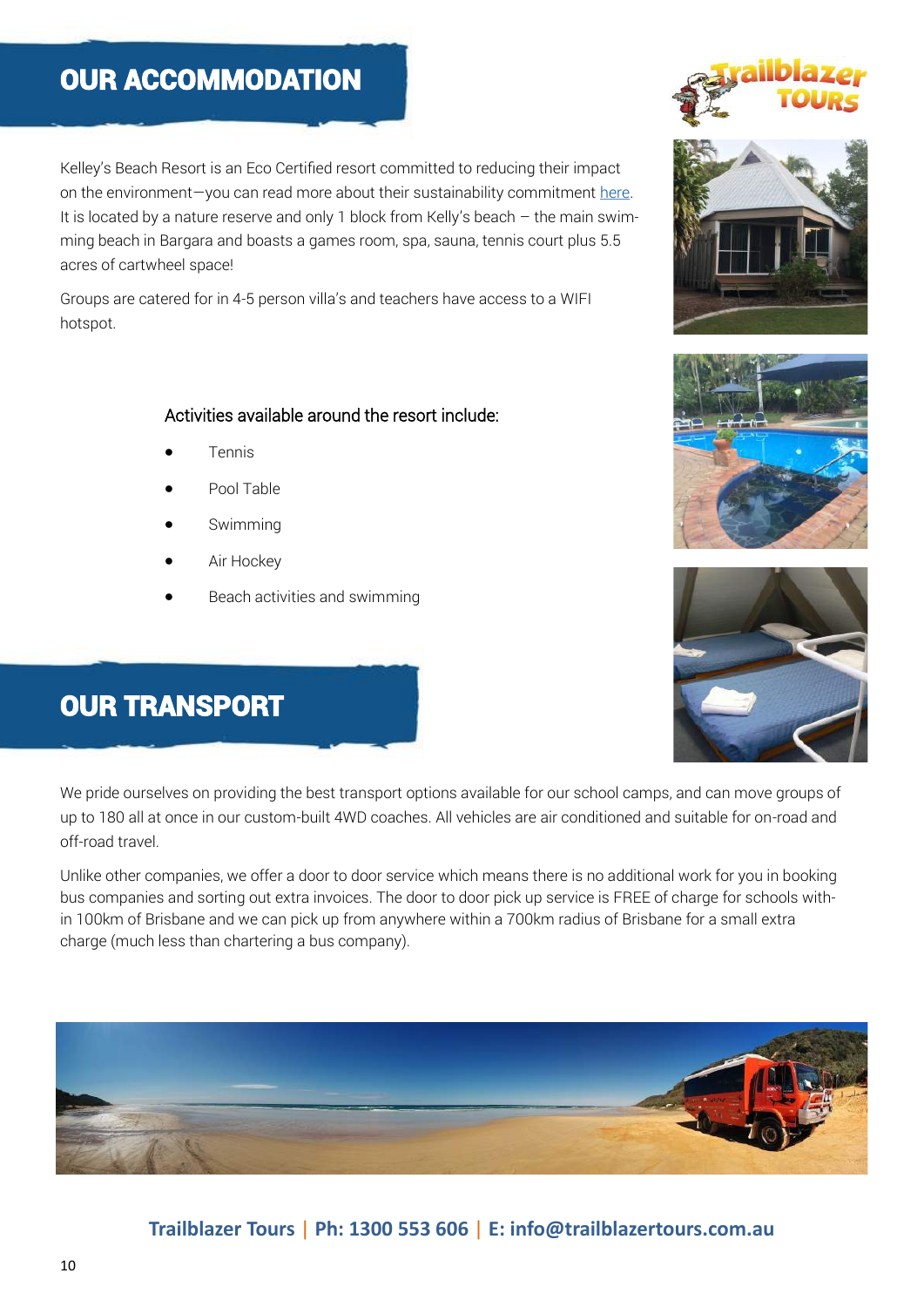## OUR TEAM



Our guides love their jobs and they love showing you around their amazing workplace! All our guides are:

- DA certified with medicals & police checks
- Snorkel instructors
- Trained in-house to the highest standards
- Subject to your feedback after every trip



### OUR CATERING

All catering is included and we provide fresh & plentiful meals regardless of what accommodation style you have chosen. A sample menu is provided below:

|                    | Day 1                              | Day 2                                                                               | Day 3                                           |
|--------------------|------------------------------------|-------------------------------------------------------------------------------------|-------------------------------------------------|
| <b>Breakfast</b>   |                                    | Continental breakfast                                                               | Hot breakfast                                   |
| <b>Morning Tea</b> |                                    | Selection of fresh fruit,<br>baked items with tea and<br>coffee (on snorkel vessel) | Fruit                                           |
| Lunch              | Students BYO                       | Fresh buffet including sal-<br>ad, seafood, cold meat,<br>fresh fruit & more        | Takeaway wraps, assorted<br>salad and cold meat |
| Afternoon Tea      | Muesli bar + popper or fruit Slice |                                                                                     | Muesli bar                                      |
| Dinner             | <b>BBQ night</b>                   | Buffet dinner at resort                                                             |                                                 |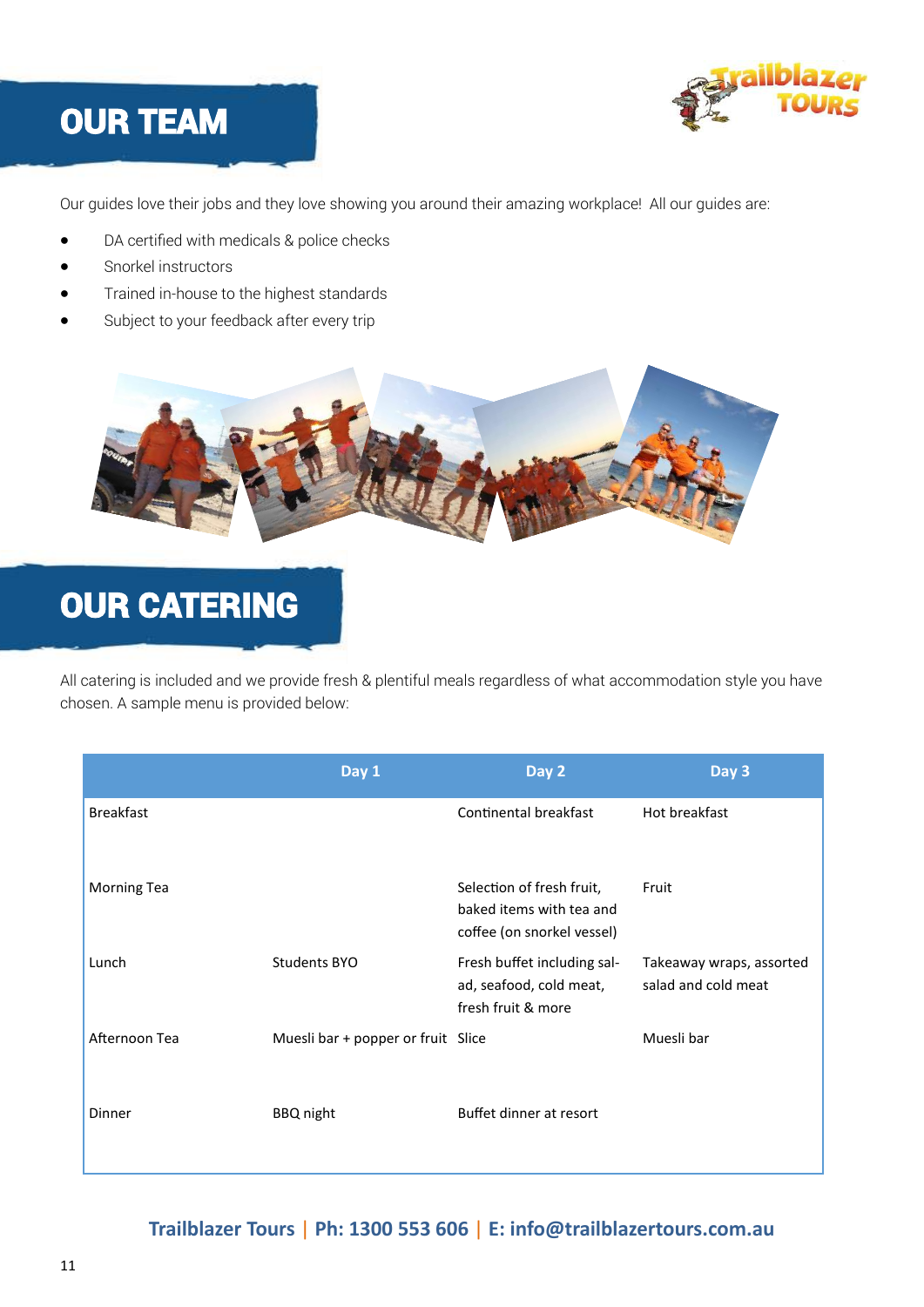

# SAMPLE ITINERARIES

#### 1 day | 2 day | 3 day | 4 day | 5 day itineraries available.

- All itineraries can be custom built to meet your learning outcomes
- All itineraries can be combined with our other destinations and/or Brisbane stays in our "Discovery Tour" programs. We offer combination tours such as:



 Great Barrier Reef + Fraser Island Great Barrier Reef + Moreton Island

Combining you're trip with a night in Brisbane is perfect for interstate schools who may have a bit more distance to travel on the first and last days of their trip.

#### Sample itinerary options are available on the following pages





#### Want a quote?

Drop us a line at *[info@trailblazertours.com.au](mailto:info@trailblazertours.com.au)* and we will send you out our quote request form to fill and return or fill in your details via our website at [www.trailblazertours.com.au](http://www.trailblazertours.com.au) for a quick quote.

#### Want a free site visit?

Would you like to be our guest to visit the school camp site and have a personal tour around this magnificent location? We offer a free site visit to eligible staff prior to booking – you can't get a better guarantee of quality than that! Contact us know to register for our next site visit.



#### 1300 553 606

[info@trailblazertours.com.au](mailto:info@trailblazertours.com.au) 

[www.trailblazertours.com.au](http://www.trailblazertours.com.au)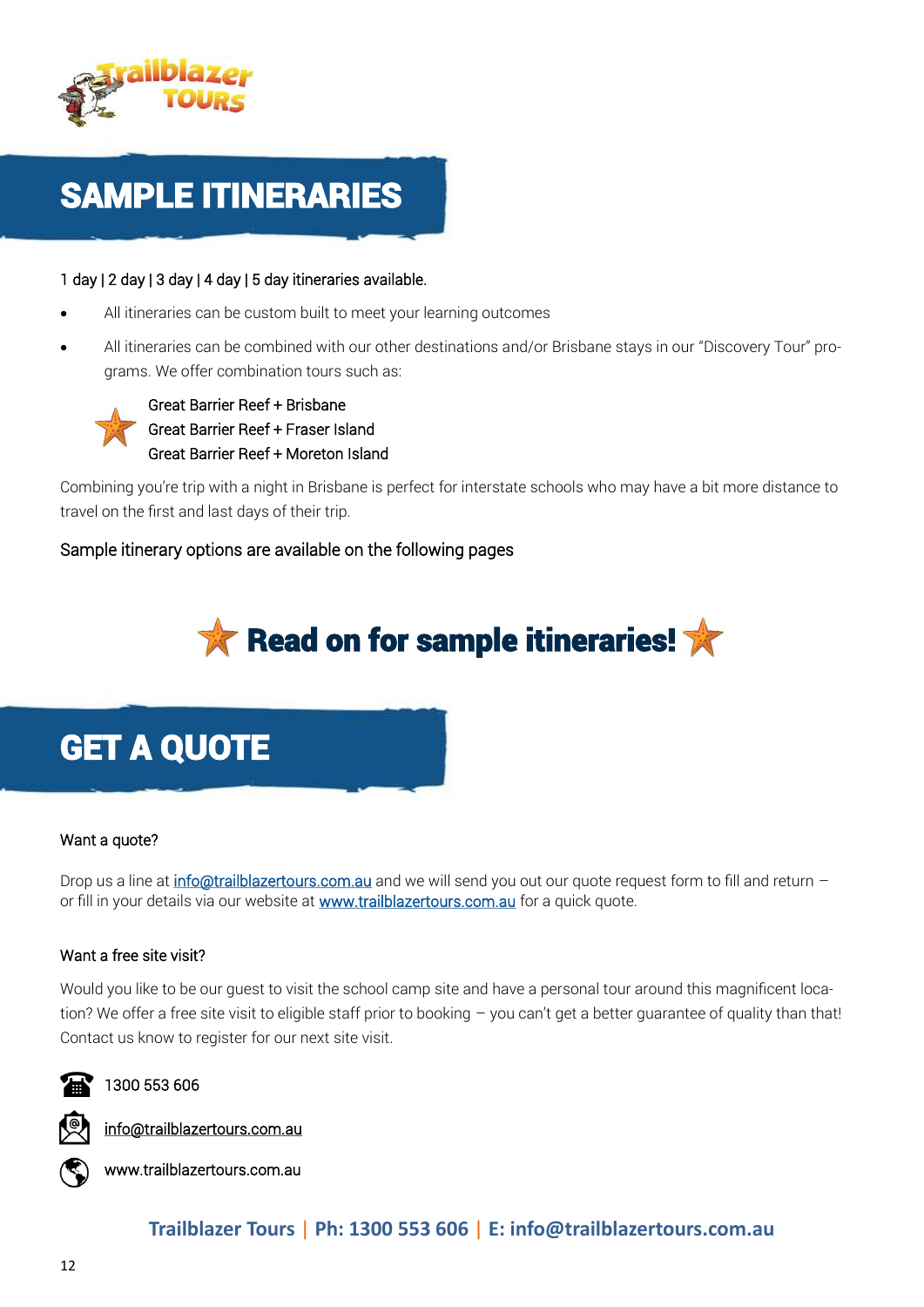

### **EXAMPLE ONLY**

### Southern Great Barrier Reef 3 Day Tour

Resort 4 share accommodation | Camping Camping

2 day | 3 day | 4 day | 5 day options 3 4 5 options

### DAY<sub>1</sub>

**6am** pick up from school (depending on school location)



• Stop at Childers to experience Native Australian Boutique Zoo. Get photos with Koalas and Kangaroos, hold a Crocodile and much more.



• Enjoy a relaxing Learn to Snorkel session where students feed hundreds of fish by hand in waist deep water.

• Visit Mon Repos Turtle Hatchery, the world's largest turtle Research Centre. See the life cycle of turtles with an incredible display\* guided by National Park rangers. From November to March Students may have the opportunity to witness turtles laying or hatching on the beach. Please talk to us for more information about this activity. (extra curriculum studies available on request)



• Check into Resort before a group dinner & stargazing beach walk



**Snorkelling the coral cay** 



**Mon Repos Research Centre** 

### DAY<sub>2</sub>



• Early light continental breakfast before boarding the most luxurious air conditioned boat on the Great Barrier Reef to Lady Musgrave Island



• Guided walk on Lady Musgrave Island

• Snorkelling the reef & coral cay

Glass bottom boat tours on the reef & fish feeding

Continue to next page... \*No turtles seen laying or hatching April-October.



**Great Barrier Reef Corals**